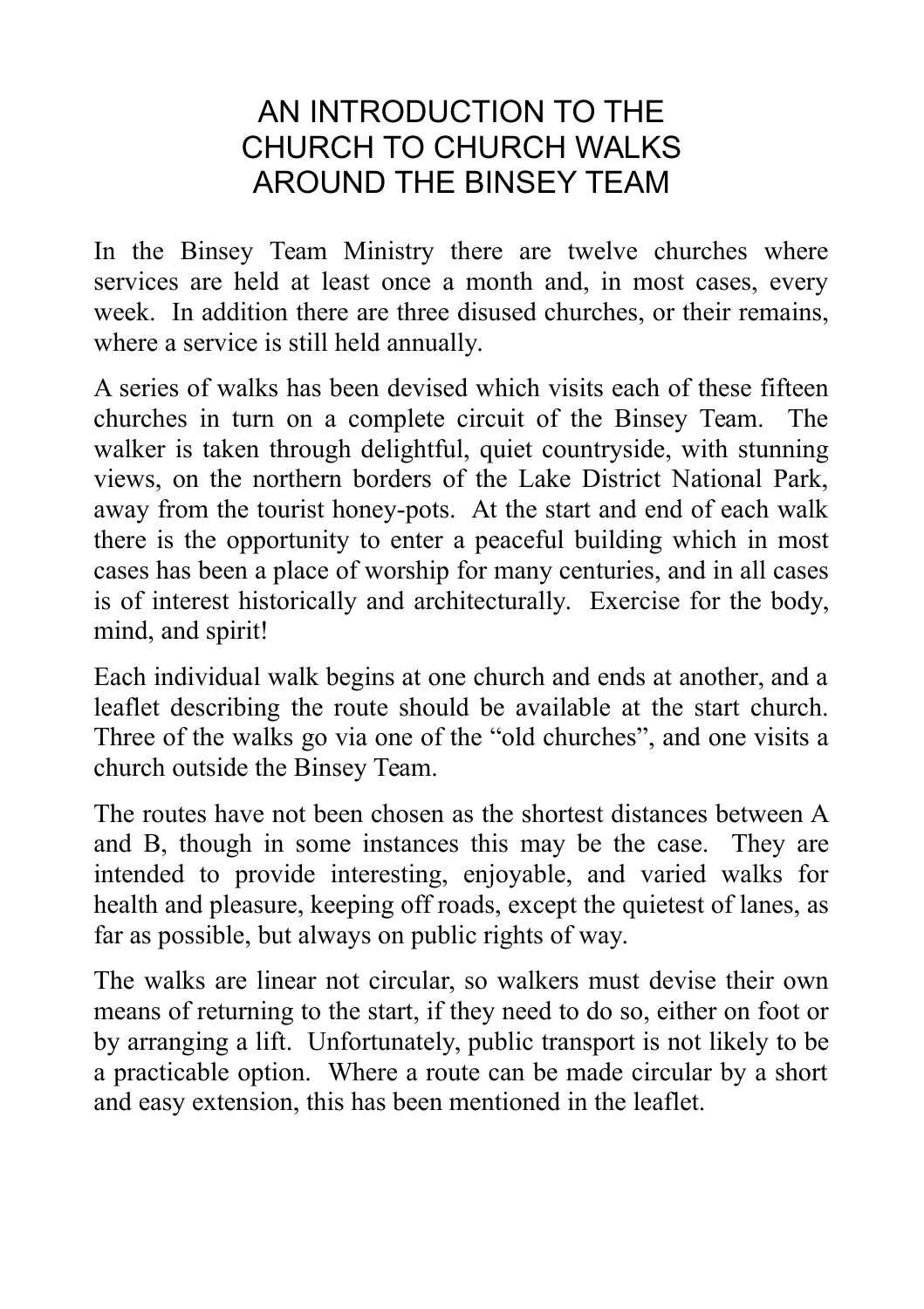On the front of each leaflet there are some facts and figures to give walkers an idea of the type of walk to expect before they embark on the journey:

- The distance, in miles and kilometres, is reasonably accurate.
- The time taken to walk the route is much more approximate because everyone walks at a different speed. The time given does not include stops for refreshments, admiring the scenery and wildlife, photography, or adjusting clothing – anoraks on or off, jumpers on or off – inevitable on a walk in our climate. Extra time should also be allowed to visit the churches at the start and end of the walk.
- Ordnance Survey grid references for the start and end of the walk are given so that walkers can locate them on a map. It is hoped that the instructions in the leaflets will prove sufficient for you to find your way easily, but it is always advisable to take a map as a contingency. A compass is also a good idea as a bearing is sometimes given for clarification.
- Terrain this section provides information on whether you will be going through fields or woods, along paths or roads, etc.
- Gradients the Church to Church Walks around the Binsey Team do not involve mountaineering but some are flatter than others and an indication of what to expect is provided.
- Underfoot this item is perhaps superfluous because boots or stout shoes should always be worn since mud, of varying depths, may be encountered at any season.
- Opening times for the churches at the start and end of the walk are given so that you can plan to go when they will be accessible.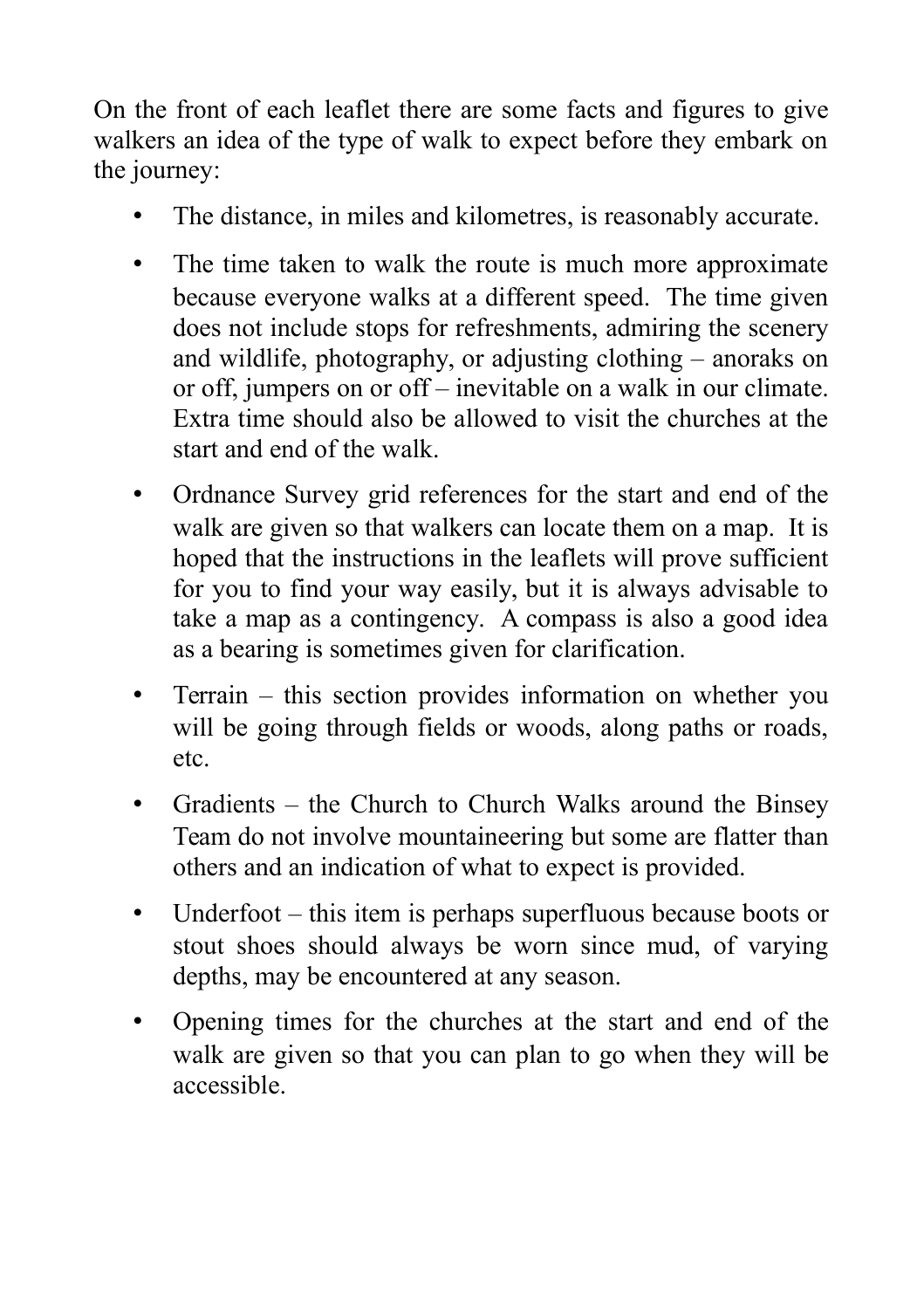| <b>Start</b>                           | End                                  | <b>Miles</b>   |
|----------------------------------------|--------------------------------------|----------------|
| St Bega<br>Bassenthwaite               | St Barnabas<br>Setmurthy             | 5              |
| <b>St Barnabas</b><br>Setmurthy        | <b>St Margaret</b><br>Wythop         | $2\frac{1}{2}$ |
| <b>St Margaret</b><br>Wythop           | <b>St Cuthbert</b><br>Embleton       | 4              |
| <b>St Cuthbert</b><br>Embleton         | St Michael & All Angels<br>Isel      | 4              |
| St Michael & All Angels<br><b>Isel</b> | <b>St Cuthbert</b><br>Plumbland      | 9              |
| <b>St Cuthbert</b><br>Plumbland        | All Saints<br>Allhallows             | 5              |
| All Saints<br>Allhallows               | St Michael & All Angels<br>Torpenhow | $8\frac{1}{2}$ |
| St Michael & All Angels<br>Torpenhow   | <b>All Saints</b><br>Boltongate      | 3              |
| All Saints<br>Boltongate               | <b>St James</b><br>Ireby             | $4\frac{1}{4}$ |
| <b>St James</b><br>Ireby               | <b>St James</b><br>Uldale            | 4              |
| <b>St James</b><br>Uldale              | St John<br>Bassenthwaite             | $7\frac{3}{4}$ |
| St John<br>Bassenthwaite               | St Bega<br>Bassenthwaite             | 5              |
|                                        | <b>TOTAL MILEAGE</b>                 | 62             |